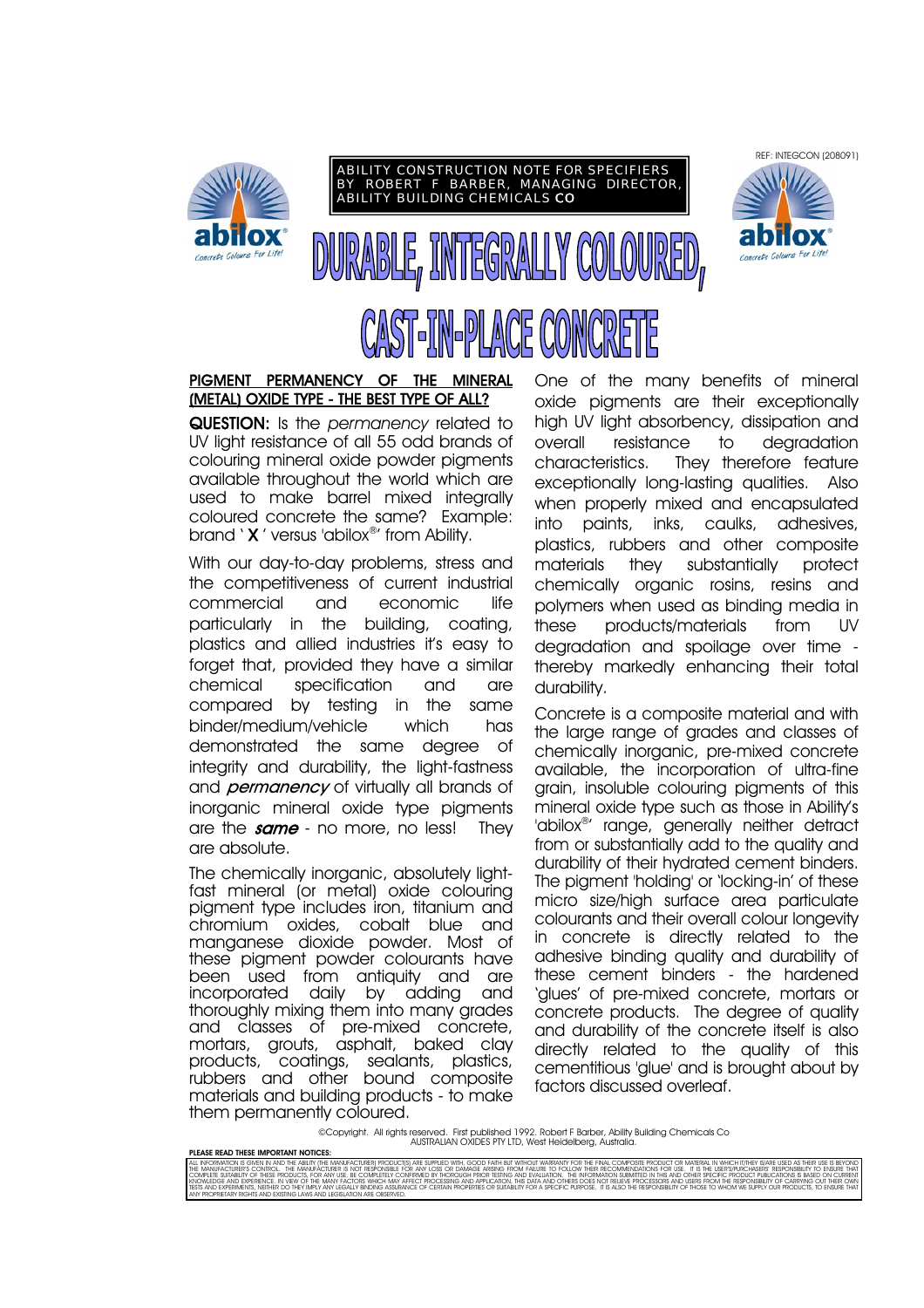#### COST vs EFFICIENCY PER TIME:

Today, cost 'consciousness' is usually an important consideration in most industries. Therefore it may be well worth users or specifiers of these colourants in a particular usage system considering the degree of, or the intensity of colouration (tinctorial colour strength) per mixing and dispersing time, of different brands of mineral oxide dry colourants *at the same dose rate* by weight. It is this colouring strength factor of oxide powder pigments for a given dose which can vary considerably from brand to brand.

# GENERAL USE - HIGH EFFICIENCY OF DISPERSION TO OBTAIN MAXIMUM INTENSITY OF COLOURATION PER UNIT DOSE FROM THE USE OF PIGMENTS:

Although other factors such as:

- $\blacksquare$  the colourants' cleanliness of tone, (relative *colour* brilliance)
- $\blacksquare$  the colourants' low or nil tendency for its pigment particles to severely 'cake' and/or stick together when transporting, storing and handling - particularly when it's used for colouration in pre-mixed concrete, concrete products, or other coloured composite product production processes to achieve, if required, an efficient free-flowing powder pigment dispensing/transport system
- $\blacksquare$  lowest degrees of pigment dusting so that operator comfort is not jeopardised and that the work-place environment is kept as clean as possible and essentially dust-free
- $\blacksquare$  the need to pigment or colour the product or material uniformly from batch to batch

are all important, it is virtually the single factor of *intensity of colouration* achieved with a given pigment by means of the degree of pigment dispersion per dose amount and the resulting amount of dollars spent, that is today, preeminent in most people's minds and is, more than ever, of significant economic importance.

#### PIGMENT PARTICLES - SOLID, SUB MICRON SIZE GRAINS WHICH REQUIRE THOROUGH MIXING:

Being exceptionally fine, non-soluble solid particles in the form of a coloured powder, or powder processed into granules, neither of which dissolve in the material's binding vehicle, medium or carrier, 'abilox®' and other brands of mineral oxide pigments - in fact *all* types of pigments - are required, for satisfactory results, to be uniformly and thoroughly mixed, dispersed and deagglomerated in the initially liquid binder.

Coloured material and product formulations, are therefore being updated and production managers, specifiers and users with initiative constantly, monitor the degrees of dispersion (and their relative ease of achievement) per unit dose and time in the binding liquid and the resultant degree of the resulting colour development, colouring intensity and colouring efficiency of mineral oxide, as well as other types of pigment colourants, actually achieved in their various production or building/construction processes. As you may realise this monitoring is particularly important with very expensive pigments.

The true, effective dispersion process of all types of particulate, insoluble pigments (as opposed to soluble dyes) involves, by means of efficient mixing, the uniform distribution of their discrete, solid but ultra-fine particles in the binder of the material being coloured. For effective dispersion, pigment grains require to be almost completely de-agglomerated/de-flocculated by an efficient mixing (dispersion) shearing process - within the mass of the binder material being coloured so that they are 'broken up' – preferably into discrete separate particles and homogenously spread throughout it.

Therefore, it can be regarded as a significant benefit for production/specifying personnel to use or specify a pigment which has been especially treated and processed to result in relatively easy ultimate dispersion in the shortest mixing and lowest mixer shearing time schedules.

'abilox®' powder pigment colourants *are* especially processed to result in this feature of easy, rapid and efficient dispersion. As a result, the 'abilox®' range gives the benefits of maximum colouration and opacity at conservative and *less costly* dose rates (which for uniformity and repeatability of results should be measured by weight - not volume and for easy comparison based as a percentage of the composite materials' binder weight).

For pre-mixed concrete the recommended mixing time when pigments have been incorporated is 10 minutes at the fastest barrel speed of a stationary transit truck mixer.

*Incidentally, each* 'abilox®' *and similar brands of colouring pigment is different - one to the other not only in colour but price, colouring strength, particle size and shape and bulk density. Therefore, the ideal degree of dispersion and the time this takes may vary slightly for each specific pigment in the supplier's range.* 

#### **IMPORTANT FACTORS TO BE CONSIDERED FOR THE** EFFECTIVE USE OF CEMENT PIGMENTS IN CONCRETE - RELATED TO THE CORRECT PROCESSING OF THE CONCRETE ITSELF:

The visual colouration effect of tiny dispersed, permanent oxide pigment grains in hardened concrete, at any particular time of its strength development and maturity after it sets is not only based on the pigment dose rate, weight for weight of the cement or cementitious binding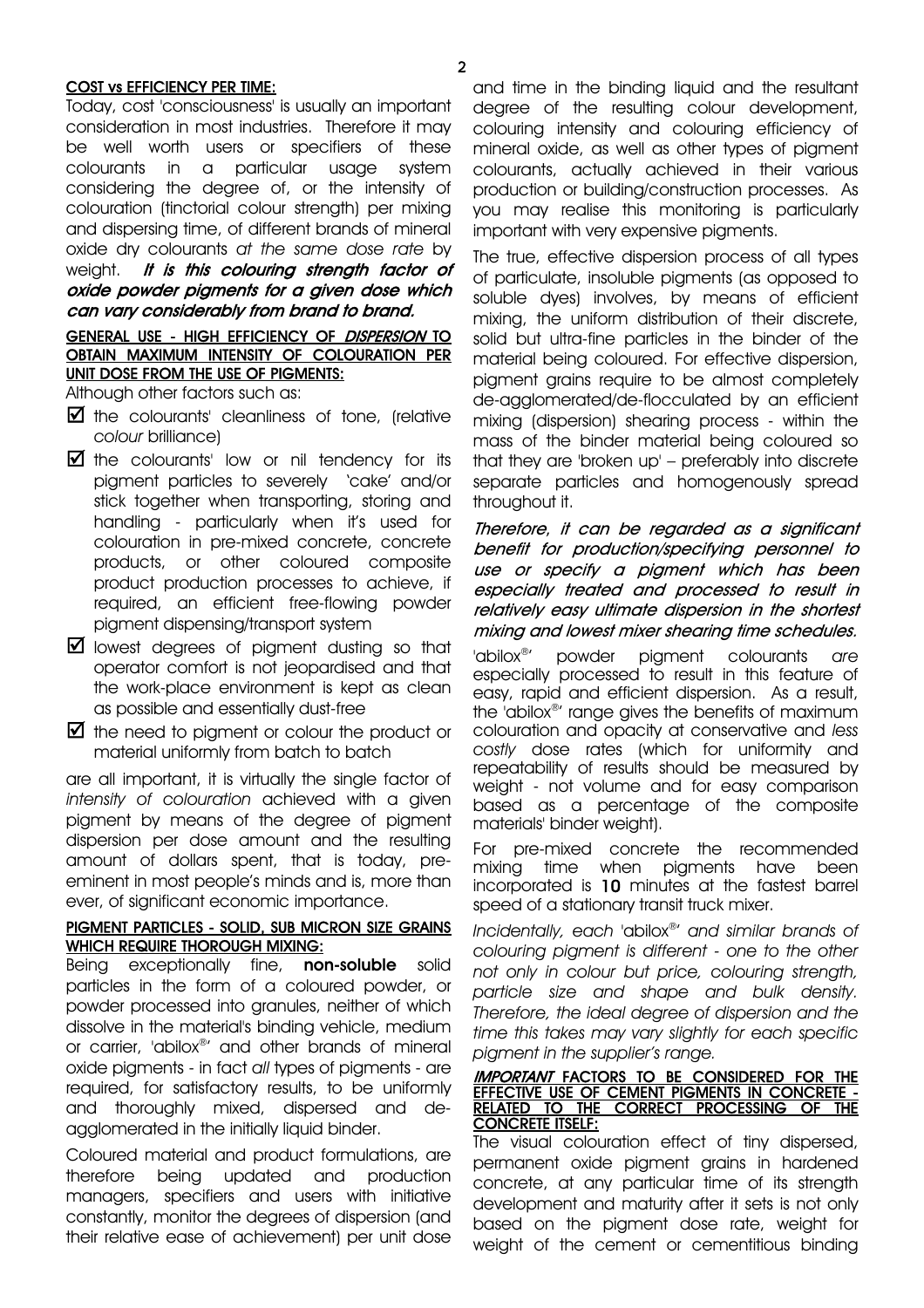material and the pigment's degree of dispersion within it per mixing time, but particularly on the qualities, distinctive characteristics, idiosyncrasies and properties - particularly the mechanical strengths - of the coloured *hardened* cement paste 'glue' or binder of the concrete itself.

In the case of Portland cement-bound concrete pigmented or not - the quality, hardness, strength and durability of its hardened cement paste binder *is essentially based on the water-tocementitious binder material (w/c) ratio* of that concrete in its wet plastic form. The lower it is - the better and more durable it will be.

Relatively **low** w/c's in concrete, its densification by compaction from the use of adequate vibration techniques to remove air voids from it following placement which are counter productive to its strength gain after it sets together with the adoption of *the procedure* of satisfactory moist curing will result in quality, durable concrete with the formation of very hard, strong and durable inorganic metal silicate binders (formed from completely hydrated cement) which effectively bind the aggregates together by a chemical process called concrescence and which have excellent long-term pigment particle holding qualities.

# COLOURED WITH PIGMENTS OR ANY CONCRETE THAT POTENTIALLY LASTS:

For good, effective and durable integrally coloured cast-in-place concrete of a particular strength grade or class, such as floors and pavements, factory made architectural precast coloured concrete units, structures and coloured concrete or mortar products and materials, it is therefore more important to 'get the w/c, slump or degree of consistency, handling, casting, selection and use of a suitable procedure of curing and other site processing procedures of the actual concrete right'. In particular to have a relatively low cement paste content per unit volume (by means of a low w/c ratio) and to use and/or specify the recommended grade or class of pre-mixed concrete such as that stated below together with the proper site procedures for its successful processing after its supply to the site in its plastic state by the pre-mixed concrete supplier.

### FOR PAVEMENTS, WALLS & FLOORS IT WILL BE WISE TO ENSURE:

#### 1. THE SPECIFICATION AND USE OF A DURABLE GRADE OF PRE-MIXED CONCRETE WHICH IS CAPABLE OF PERFORMING IN SERVICE TO EXPECTATIONS:

For general work we strongly suggest that the N32 (32 MPa compressive strength at 28 days) grade or *higher* of *non-bleeding* pre-mixed plastic concrete be specified and placed/site processed according to Australian Standard AS 3600-2001 'Concrete Structures' - compared with weaker grades such as N25 and N20.

This '32' grade should typically contain 300Kg. of fresh Portland cement Type GP - General Purpose (old Type 'A') binder (either normal grey, off-white or imported white shades) per cubic metre  $(m<sup>3</sup>)$  or an optimum weight of Type GB – Blended cement or a blended cementitious binder suitable for attaining this concrete strength grade.

It is worth noting that modern N32 (normal) or S32 (special) grade pre-mixed concrete is basically the old volumetric ratio mix design of 4:2:1 which has proven its durability for over 150 years. This volume batched grade consisted of:

4 parts by volume (pbv) of suitably sized coarse aggregate (C/A) usually 20mm - made from suitable crushed stone or the use of natural pebbles in that size

plus

2 parts by volume of fine aggregate (F/A) - usually a *suitable* particle sized grade of washed *concrete* sand

# plus

1 part by volume of FRESH Portland Cement.

# PLEASE NOTE:

As stated the fine aggregate in this simple volume concrete mix design above is usually sand which should to assist in providing good workability preferably have essentially *spherical* particles, be clean and free from organic matter (washed) and in particular be of a *coarse* gradation rather than a fine one - an aspect which helps to keep the W/C ratio LOW for a given 'fluid' consistency/workability (slump).

# 2. NO ADDED WATER:

It is important *without* further water addition to ensure that:

proper discharge and placement of the low w/c ratio plastic concrete (without the occurrence of water bleeding to the surface or the segregation of the coarse aggregate) into a properly formed, excavated area for casting slabs or pavements into which has been added a sub-grade consisting of a suitable, very coarse bedding sand or crushed rock which is adequately dampened prior to placement [or for precast concrete products into suitable mould(s)/form(s)].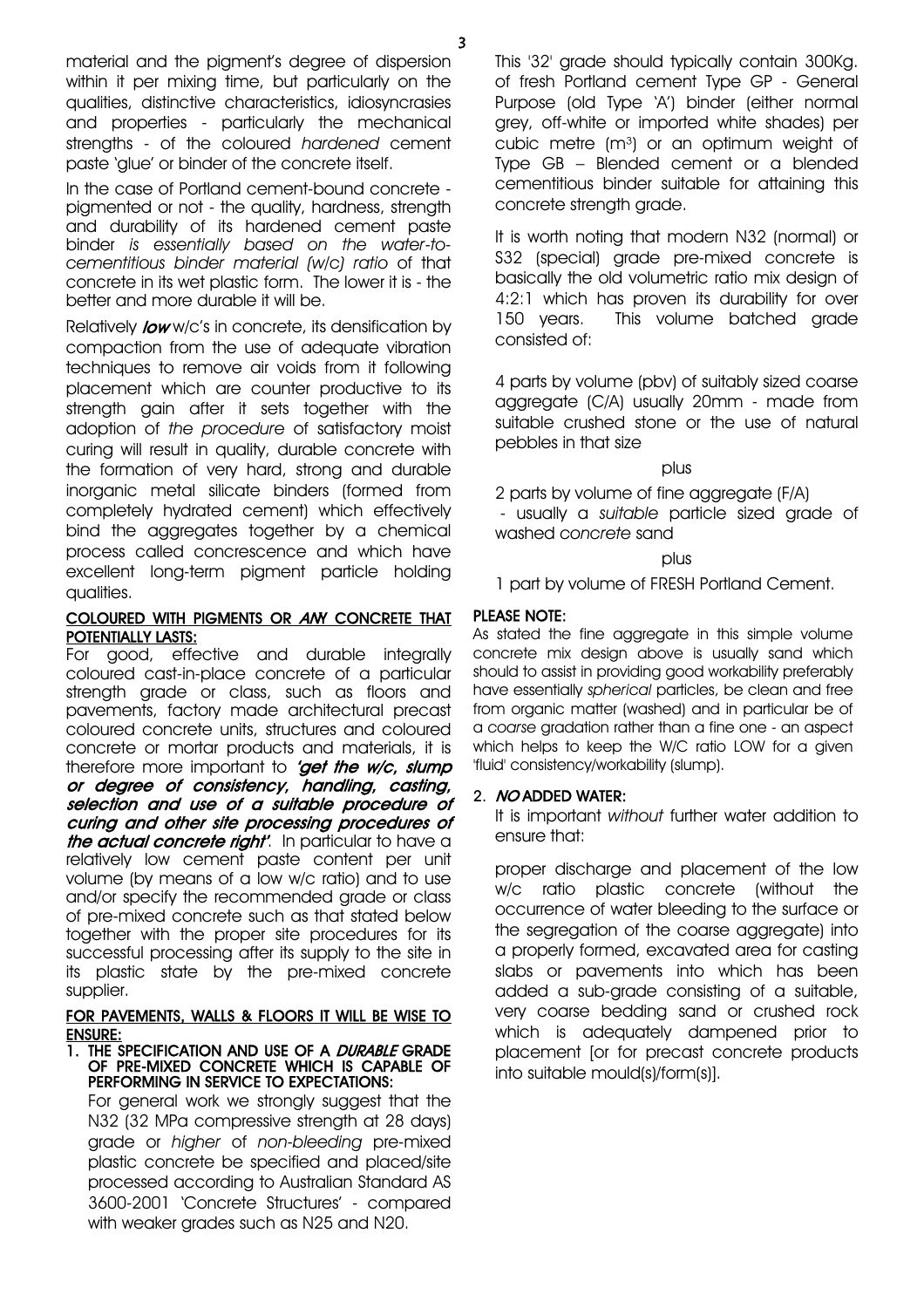4

# 3. THE IMPORTANCE OF USING A MOISTURE BARRIER FOR FLOORS/PAVEMENTS AND THE INCORPORATION OF SUITABLE STEEL REINFORCEMENT FOR VIRTUALLY ALL CONCRETE STRUCTURES:

For floors and pavements the prior installation of the correct grade of plastic sheet moisture barrier underlayment and the correct grade of steel reinforcing mesh/rods/bars in place supported correctly on bar-chairs, prior to placement and site processing for all concrete is also important.

#### 4. ADEQUATE COMPACTION OF PLACED CONCRETE: Satisfactory compaction by vibration with the use of an immersion (poker) vibrator, vibrating screed bar or in thin sections with a spiked roller and for some types of pre-cast concrete – form/mould vibrators or other suitable vibrating, method/equipment to densify the plastic concrete by *removing all air bubbles*, [10% of which for example on a volumetric basis in any hardened concrete are adverse and will reduce its compressive strength, load bearing capacity as well as it's abrasion/wear resistance by the substantial amount of about 50%] is an important procedure!

# 5. SKILFUL UNIFORM FINISHING AND JOINTING:

Proper finishing at exactly the right time during the setting period - which is essentially related to the concrete grade, *concrete* temperature and the prevailing weather - with the proper equipment to achieve the specified type of surface texture or smoothness, pattern imprinting etc. - such as a low-slip, low-skid broom finish, 'open' slightly textured wood float or smooth, semi-glazed steel float finish *uniformly*, which with an adequate and longterm CURING procedure (a suitable moisture retention method of preventing the evaporation of the original mix water during the concrete's long hardening period to be commenced *immediately* after setting), will ultimately result in a very hard, uniformly coloured/textured and durable surface having high weathering, impact, abrasion and wear resistance.

In addition the provision of an adequate amount of, and satisfactorily deep, cut and tooled crack control jointing carried out with bolster tools during the site processing of the placed plastic concrete will minimise unsightly cracking appearing elsewhere in the slab or unit. Alternatively, the saw cutting of joints into and at preferably 1m centres to 1/3 of the concrete depth *within* 12 hours of placement (depending on the concrete's temperature and its grade/class) is an excellent alternative.

For the lowest possible occurrence of visible cracking in pavements why not consider specifying the incorporation of 1 or maximum 2 metre square, cut and tooled or sawn jointing? This together with the provision of isolation jointing at all walls, piers, fences etc.

should ensure that NO visible cracking appears anywhere and the concrete is therefore aesthetically pleasing to the eye - especially for attractive integrally *coloured* concrete pavements, floors and suspended slabs, precast concrete panels etc.

# 6. ADEQUATE LONG-TERM CURING:

A satisfactory curing procedure adopted to prevent the concrete's mix water (which should be as stated - as *low* as possible) from evaporating - preferably over a twenty eight (28) day period and longer, commencing *immediately* after final finishing/setting, is also *most* important. Efficient moist curing together with the previous items 1 to 5 ensures that the characteristic (ƒ/c) design strength, (the 'N' or 'S' strength grade ordered from the pre-mixed concrete supplier) abrasion/weathering and concrete 'cancer' (steel reinforcement corrosion) resistance of the ultimately hardened concrete in place *will* actually be achieved.

Effective curing means the preferably complete retention of the water used to mix the concrete - especially under highly evaporative weather conditions. This procedure enables virtually all of the preferably *low* quantity of mix water to hydrate (chemically and permanently combine with the cement component) to, as a result make the strongest, hardest cementitious 'glue' or binder to bind the aggregates together into one composite mass. This water content should be, as stated, as low as possible compared with the cementitious content (ie the lowest w/c ratio). On a weight for weight basis for example the water content should be certainly no more than 55 litres  $(= 55kg)$  per 100kg cementitious material, ie a w/c ratio of 0.55.

# NOTE WELL:

# The lower the w/c ratio the lower the cementitious paste content per unit volume of concrete and with a given dose of pigment, properly dispersed the *stronger the colour* (ie the intensity of the coloured concrete result)

 The 'criminal' practice of adding extra water to a transit truck load of pre-mixed concrete on arrival at the site or pre-casting yard (thereby increasing the w/c ratio to avoid the use of the mandatory process of vibration and compaction and to make placement and finishing easier) to result in weaker, higher shrinkage – and therefore, poorer crack resistance, poorer quality, non-wear and nonweathering resistant, non-durable and weakly coloured concrete, can be avoided by specifying/using Ability's "Cosmotron®' DPU-AC.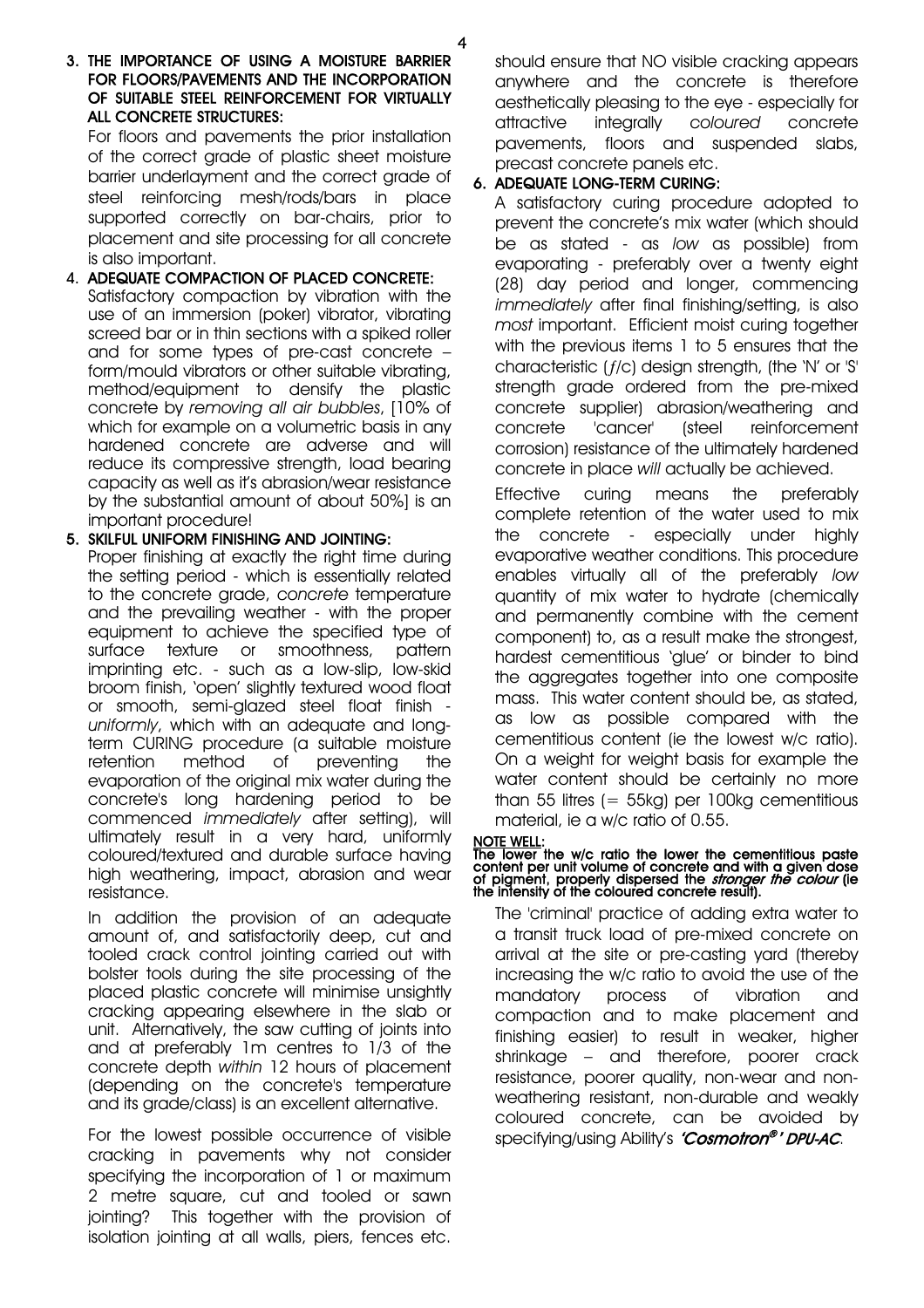This is an instantly dissolving, high purity, water reducing, *super plasticising* high range *powder* admixture for concrete. Alternatively the multifunctional and super plasticising chemical admixture, "**Efflorein®**" Mark 2 powder may be used. Either product\* or to achieve ideal results in un-admixtured concrete, preferably **both** - added separately and well mixed in at the recommended dose, may be added to the plastic concrete preferably during official constant architectural/engineering inspection and *supervision*, to (say) grade N32 plastic concrete ordered at a 40mm slump. The addition of both of these Ability admixtures at optimum dose rates and with adequate *additional* mixing, should with thorough prior testing ensure that this plastic concrete has a semi-flowing consistency and can be placed at a typically normal, paving contractor acceptable, 80mm-100mm slump without the addition of extra water.

| <b>PLEASE NOTE:</b>                           |  |  |  |
|-----------------------------------------------|--|--|--|
| Comprehensive testing and evaluation of these |  |  |  |
| admixtures prior to actual use is essential.  |  |  |  |

One of the best ways from a convenience point of view of preventing the evaporation of the concrete's mix water is to apply to it's finished surface *immediately* after the final set has occurred, a single coat or layer of a good quality liquid film-forming curing compound (curing 'membrane') such as Ability's  $Duro-$ Seel'. THIS MUST OCCUR ON THE SAME DAY AS CONCRETE PLACEMENT - AS SOON AS THE FRESHLY FINISHED CONCRETE HAS SET TO THE DEGREE THAT THE COATING APPLICATION WILL NOT AFFECT, MAR OR DISTURB THE IN-PLACE CONCRETE SURFACE.

\* *Further printed information for Ability's high purity powder grade rapidly dispersing super plasticiser (high range water reducer)* 'Cosmotron® ' DPU-AC *and the efflorescence (white salt bloom) controlling and multi-functional* 'Efflorein® ' *Mark 2 powder admixtures for concrete is available upon request.*

For an optimum curing job, with the use of an approved curing compound coating (having a low moisture vapour transmission rate, thus helping considerably to prevent most of the mix water from escaping from the concrete as vapour during the long hardening period of 28 days and longer) and also to completely and very effectively coat, seal and protect the concrete in the long term, a *second* coat of 'Duro-Seel', in a colour grade if required or clear may be applied as early as possible as a protective 'sealer' coat usually if the weather is 'kind' in allowing the initial application to dry *completely*, on the day following the initial curing application.

'Duro-Seel' is available as a transparent clear product and in 20 standard colours including 'white' and 'concrete grey' as well as custom

colours which may be made available, with a minimum quantity of 200 litres by prior arrangement on firm advance order.

There are now numerous in situ concrete paving projects in Melbourne and elsewhere in Australia where two (2) coat decorative coloured 'Duro-Seel' sealer coated concrete pavement jobs which constantly experience light to medium foot traffic have successfully endured over 12 years, are still in excellent condition and performing extremely well today.

Even if these special 'Duro-Seel' curing/coating compound applications are not maintained over the years by re-coating with the same product and therefore gradually disappear by natural weathering and abrasive forces (*without* unsightly 'flaking' or 'peeling'), the coated concrete and particularly its surface, under the coatings, is most hard, durable, wear and crack-resistant - and the integrity of original through colouration with suitable colourants is maintained.

The maintenance of a 'Duro-Seel' coating application on concrete may be effected at virtually any time quickly and easily by re-coating with fresh 'Duro-Seel' (after simple mop cleaning with a suitable detergent solution followed by adequate rinsing with clean water and drying only). No sanding or roughening to obtain intercoat adhesion of the new application onto the old is required.

Incidentally, 'Weather-o-meter' artificial weathering performance tests conducted at the CSIRO, Division of Construction and Engineering at Highett, Victoria in 1984 indicated that the weathering resistance of two (2) coats of pigmented 'Duro-Seel' applied 24 hours apart to properly prepared, sound, surface-strong existing hardened concrete surfaces, to be typically in excess of 15 years before a single maintenance coat of the same 'Duro-Seel' is required to restore the original application to pristine condition.

### **CONCLUSION**

Good integrally 'through' coloured, barrel mixed cast-in-place pre-mixed concrete compared with similar good, plain, *unpigmented* concrete can result in permanently attractive, elegant and decorative effects. 'Through-coloured' concrete can, with the use of suitable pigments that result in intense, pale but bright as well as pale pastel colours increase light reflectance. This assists safety of use, particularly for elderly people in low light conditions and at night with less lighting energy required and as a consequence therefore, may save energy and may save lives.